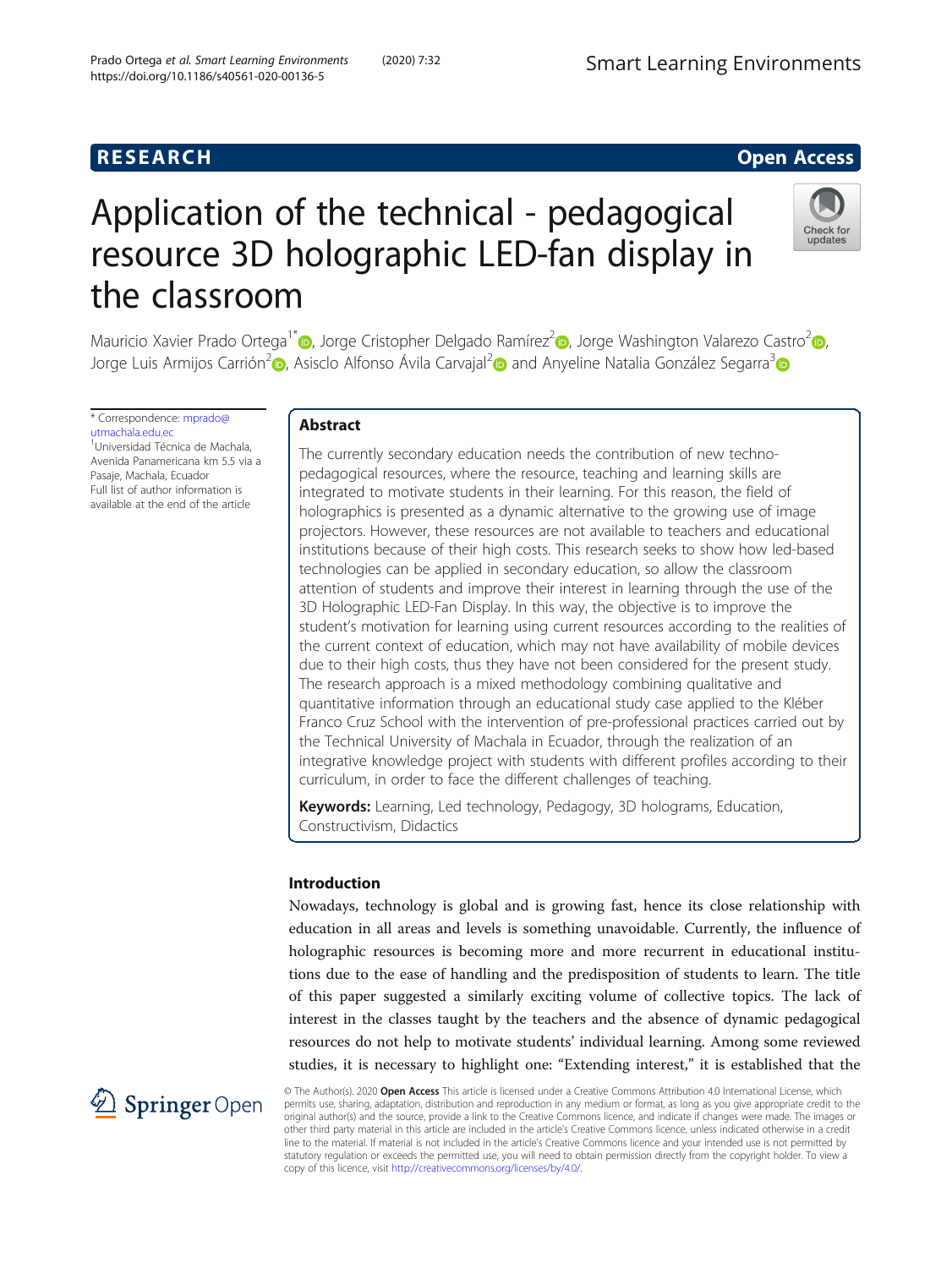final component in the interest aspect is related to the design of activities which purpose is to catch/extend student's interest in the particular field after being immersive through the learning activity. Extending interest also predisposes students to reengage in similar activities which should rise the possibilities for new opportunities. Henceforth, this should be the right time where meaningfulness and self-directed learning enters into the field of an immersive learning process. The main intention is to assist the students in transforming their maintained situational interest into emergent individual interest (Wong et al., [2020\)](#page-12-0).

It is important to take into consideration the problem of learning interests of high school students in Ecuador. For example, some authors state that: the outcome of science education should be students will develop the knowledge, skills, attitudes and values which will allow them to take a posture in a situation on scientific issues and at the same time, to solve problems they may face in the society they live. They should have developed an enquiring approach, awareness and skills that will allow them to find the answers to the problems. A key aim of science education should be to recognize the natural curiosity that young students bring to the process of exploring and understanding the natural world they live in. These attitudes must be valued and enhanced, ensuring these creative perspectives for being retained in a long term (Thanga Shyla, [2015a\)](#page-12-0).

This document is structured in a study on the influence of holograms through the use of devices such as the 3D Holographic LED-Fan Display in the classroom to improve the interest of secondary students in learning content in their subjects. A case study was carried out through a research with an action methodology by the UTMACH, through experimental classes in which teachers and students from the Kléber Franco Cruz School participated. Among the most important results achieved are the ease of integrating holographic devices, the acceptance of students to interact with this technology, the increase of interest and motivation for topics and content using 3D Holographic LED-Fan.

# Research questions

Through pre-professional classroom observation practices carried out at the Kléber Franco Cruz School by the students of the Experimental Sciences degree, various problems that affect the student's PEA were instantly detected, as the lack of interest in learning content related to the Biology course, so the following question arises:

How to strengthen the dynamics of the class by using the techno-pedagogical resource, 3D Holographic LED-Fan Display in the biology course of the third year of baccalaureate students of the Kléber Franco Cruz School?

The General objective is promoting the use of the 3D Holographic LED-Fan Display in the classroom as a techno-pedagogical resource, for the purpose of improving/reinforcing the dynamics of classes in the third year of baccalaureate's students of the Kléber Franco Cruz School. As Specific objectives we have:

1. Observe the academic performance of the students prior to the use of the technopedagogical resource 3D Holographic LED-Fan Display.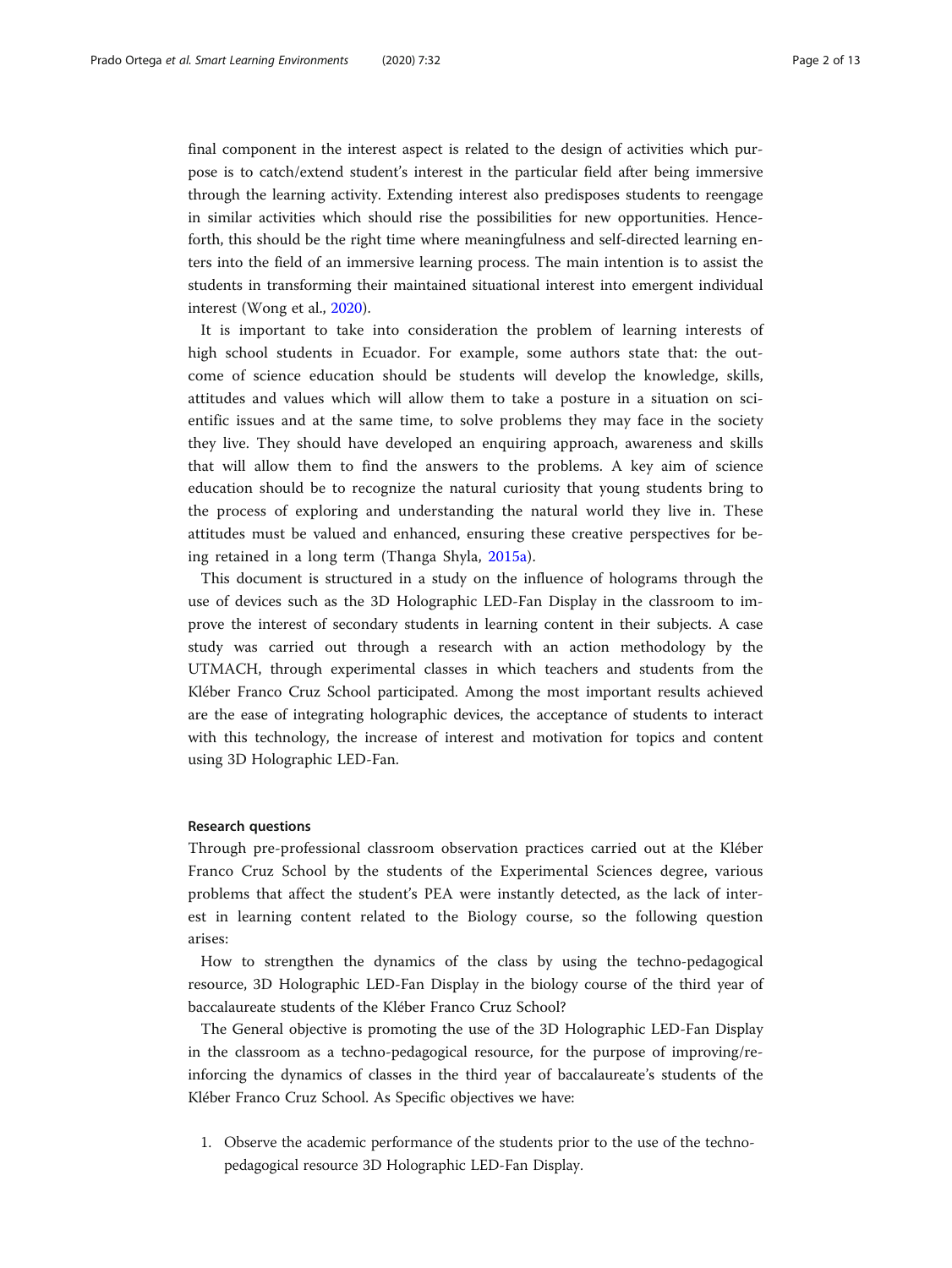- 2. Apply the techno-pedagogical resource 3D Holographic LED-Fan Display during the development of the class.
- 3. Evaluate the performance of the students after using the techno-pedagogical resource 3D Holographic LED-Fan Display.

It could reasonably be expected that students' teachers should strive to extend their skills beyond the didactic application of digital technologies, towards to acquire a more holistic view encompassing personal and social considerations, such as those introduced earlier. While this is would be a difficult challenge to undertake, it is an essential because if the students they teach are going to be better-prepared to productively act in increasingly digitally-mediated/personal and professional environments (Falloon, [2020](#page-12-0)).

# Theoretical background

Holograms have been existing at least for the last two decades. The first person to invent this hologram is Dennis Gabor. Holograms look easy to implement, but in the real world, it is different. The implementation is much more complicated and is elaborated in the following sections (Ramachandiran, Chong and Subramanian, [2019](#page-12-0)).

Holography, is a 3D display technique that can display a natural 3D image close to an actual object and does not require scanning and synchronisation processing because it records and reconstructs light waves emitted from the object via light interference and diffraction. The interference between the light from the object and the reference light generates an interference fringe pattern called a hologram (Yamada, Kakue, Shimobaba and Ito, [2018](#page-12-0)). This class of tecnology brings promising possibilities in the field of education. It provides opportunities for authentic learning and engages learners in learning. The combination of the learning theories, learning techniques and multimedia elements are very important and provide effective elements as for students and teachers as well (Hayaati, Alwi and Wahab, [2017](#page-12-0)).

The process of technology's implementation has different stages depending on the approach that is followed (Mora Rodríguez, [2013](#page-12-0)). It is very clear as Girvan suggests in his study, any technology is an artefact within a wider milieu. "Therefore, a definition of a technology needs to take into account the activities and practices when using it, as well as the social arrangements and organizational forms surrounding its use. Each time we re-engage with a technology as part of our everyday social experience, we encounter it afresh, re-establishing and reformulating its use in terms of both function and functionality" (Girvan, [2018](#page-12-0)).

Naturally, for new technology to be accepted in a new environment, it is important to help teachers to include/adapt the technology to their lesson plans. For a new technology to be adopted by a school, significant planning, teacher training, and resources are needed to be effectively implemented. Training may need to be adequately planned so all teachers can be able to acquire the necessary skills for a correct use of the new technology (Tyler-Wood, Cockerham and Johnson, [2018\)](#page-12-0).

Regarding the incorporation of Holograms in children's education mentioned on previous researches, the students were interested in this kind of learning method compared to conventional teaching approaches. "They enjoyed it and requested to have this kind of technology as a learning method in the school. Likewise, all the teachers were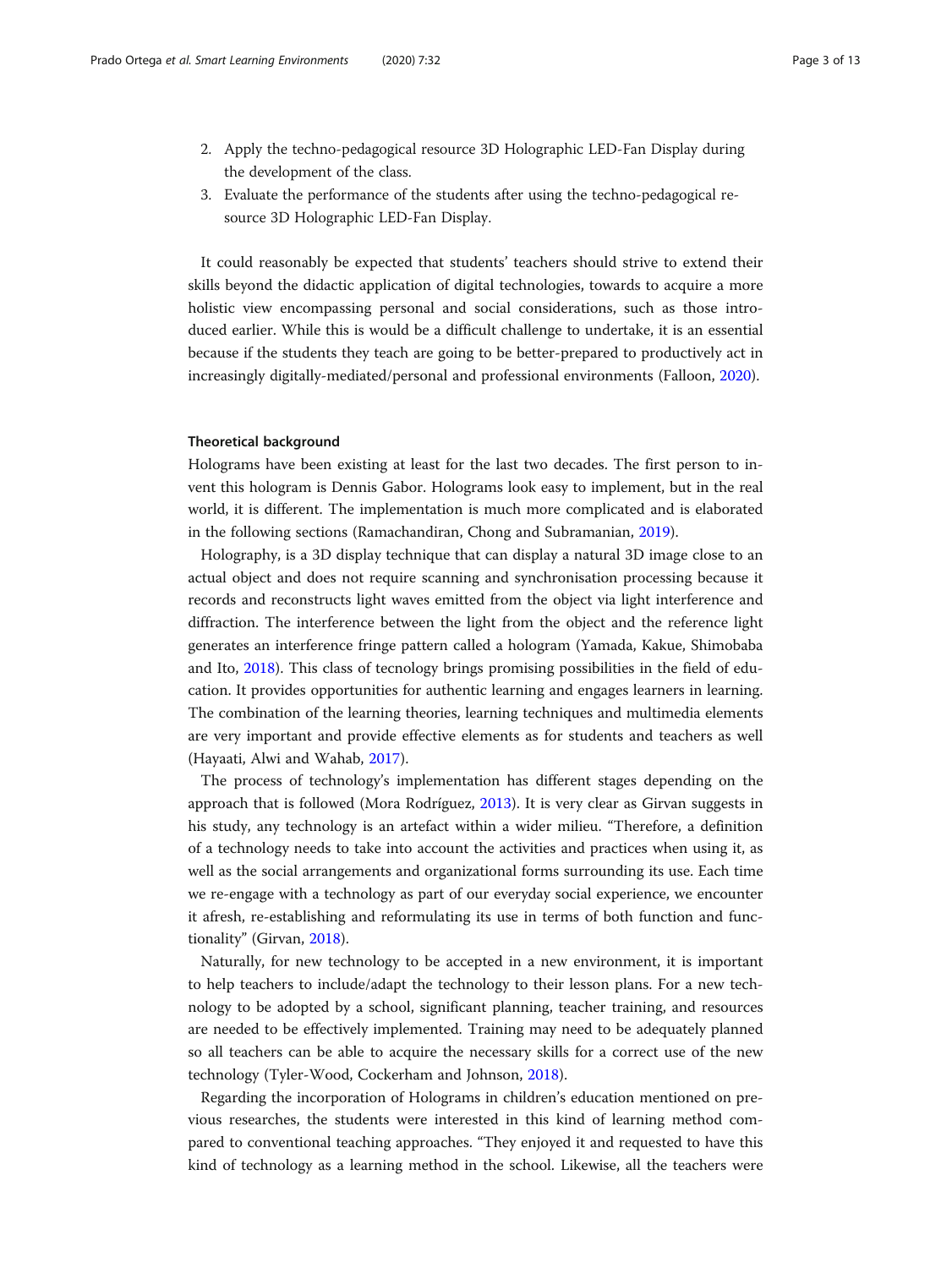also excited about the 3D hologram technology" (Hoon and Shaharuddin, [2019\)](#page-12-0). "It is difficult to construct a three-dimensional image in free space allowing view from all directions or positions. From a mathematical point-of-view, the construction of 3D image in free space is a definite boundary solution problem of passive space" (Wang, [2017](#page-12-0)).

# Participants

In Ecuador we could not find any studies of working with holograms and how they improve attention and motivate students' learning. Therefore, we chose the Klebér Franco Cruz school in the city of Machala to conduct a research by incorporating the resource 3D Holographic LED-Fan Display in a classroom of an educational institution. University students contributed to this research, since addressing educational and learning issues in education are part of a social problem. Hence, generate elements for their understanding, and strategies that allow theoretical-practical integration, fostering spaces between teachers and students are very important to measure developed potentialities which allow having a clear and professionally precise vision of education. During classroom observation practices in the Kléber Franco Cruz School, where students from the third level of the Experimental Sciences Pedagogy of the Technical University of Machala actively participated, allowing a work experience, thus by observing through the educational environment, they would imagine the challenges that future professionals face. The different shortcomings they faced were due to lack of interest from students to learn or fulfill their academic responsibility.

Student participation in class is a very important aspect. Hence the emphasis, as the author Chan states: "Collaboration and partnership are key components of systemic change improvement efforts should involve participation and support from people at multiple levels. Whilemacro-level policy and institutional changes may set the stage, wide gaps exist between educational policies, research findings, and the classroom" (Chan, [2011](#page-12-0)).

It should be noted that during the classroom observation process, the distraction of the students could be verified, either through the use of their mobile device or through dialogue with their class partners. Besides, it is important to highlight the lack of techno-pedagogical resources which produce a lack of interest in studying the subject of the class taught by the teacher. "The use of modern technology-oriented methodology for learning is a very attractive topic which provides the fundamental content of today's education. It also demonstrates an interesting view on what might be missing and added when technology is introduced into the educational process. The study considers higher education institutions as to where and how the curriculum needs be brought on the track that reflect the dynamic nature and commitment of students to the learning practice. This means that a new curriculum be designed, but assessment processes must reflect individual learning assessment; collaborative activity, appropriate technological involvement, and different approaches for identifying problems" (Ullah Jan, [2018](#page-12-0)).

Considering the different shortcomings that intervene in the teaching-learning process of the students, we have considered important to use the hologram tool as a techno-pedagogical resource since it allows viewing both normal images and advanced photographs, likewise it is possible to observe objects from a three-dimensional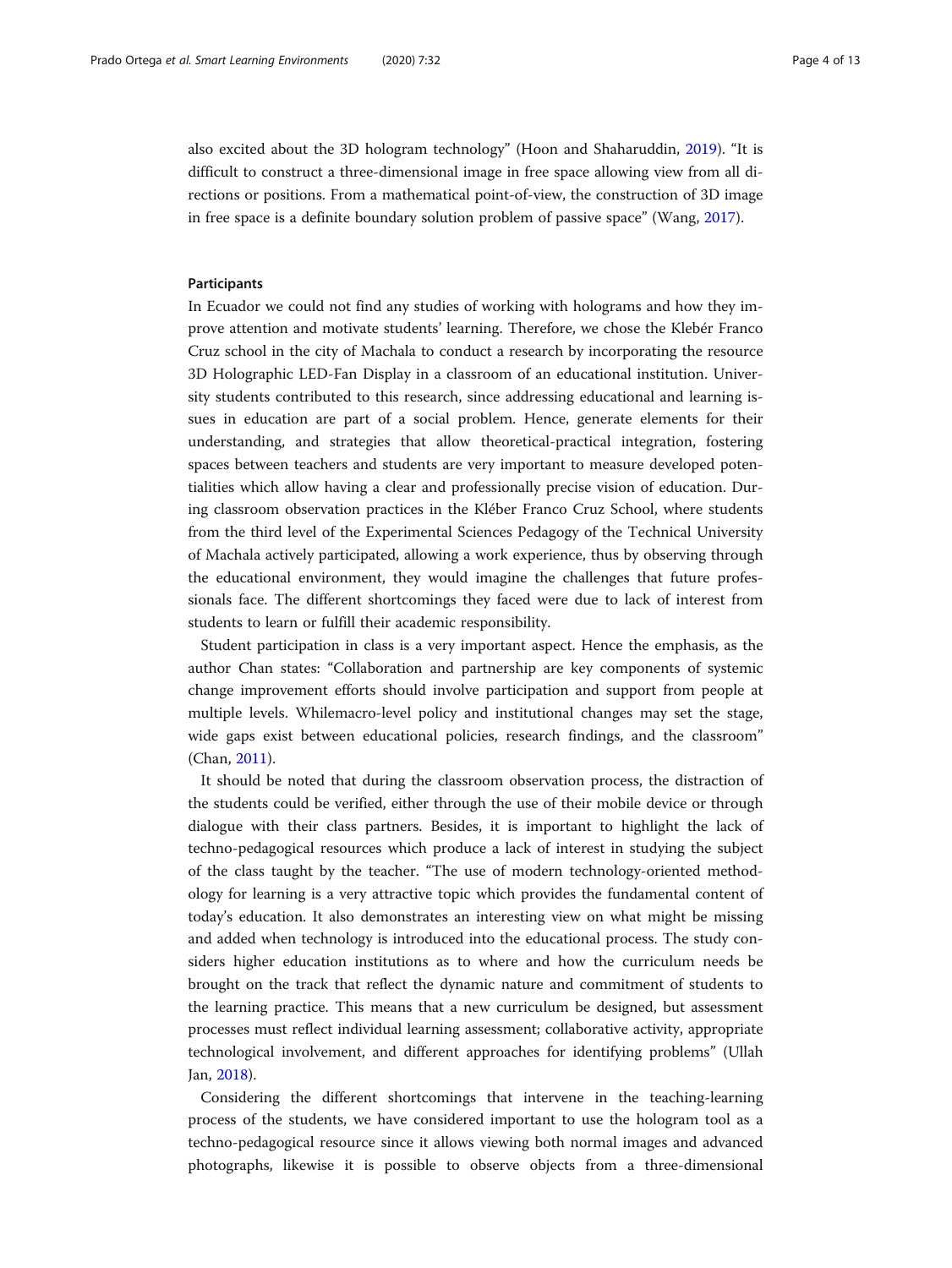perspective. This resource will help the teacher to make their classes more dynamic and in turn will catch the interest of students to learn the subject that is being taught. According to that quoted by Thanga, (Thanga Shyla, [2015b](#page-12-0)) "The importance of teacher as an agent of change, promoting understanding and tolerance has never been more obvious than today. The need for change, from narrow nationalism to universalism, from ethic and cultural prejudice to tolerance, understanding and pluralism, from autocracy to democracy in its various manifestations, and from a technologically divided world where high technology is the privilege of the few to a technologically united world, places enormous responsibilities on teachers who participate in the molding of the characters and minds of the new generation".

It is therefore necessary to develop creative and innovative strategies which can be achieved by emphasizing learning. In this respect, teachers who have and transmit high expectations for their students are the role models to start developing new ways of teaching. The teachers who implement a variety of teaching strategies and work together to create life-related curriculum materials under a stimulating learning environment in which creativity, joy and self-esteem become the paths to reach academic excellence (Cabrales Salazar, [2017\)](#page-12-0).

# Instruments

A pre-questionnaire was carried out before the use of the pedagogical resource according to the traditional class of the teacher and a post-questionnaire after the demotivating class with application of holograms in the contents of the subject. The applied questionnaire was based on objective, single-choice questions. Third-year students were selected for their attitudes and predisposition to research work, as well as their teachers and authorities.

After the observation made by the students of the experimental class, the postquestionnaire was taken. The set of questions was based on examining: a) learning with technological resources, b) educational technology in the classes, c) interest and motivation in the classroom, d) improving learning by applying technopedagogical resources. The information was tabulated using the IBM SPSS statistical software version 22.

# Methods

The methodology applied to this research has a mixed approach framed in a case study enhanced at the secondary level of education. Applying a mixed methodology, an attempt is made to contribute to the objective of the research, as stated by other authors. This is important because, the research has a mixed approach, both qualitative and quantitative. Mixed methods offer not only "new tricks" for collecting and analyzing data; more importantly, they have the potential to foster theory building (Wu, [2012](#page-12-0)).

This approach facilitates the collection of information and the interpretation of results, since it is currently widely used as predicted in 2018 by Creswell and Garrett (Creswell and Garrett, [2008\)](#page-12-0), there is a worldwide increased interest in mixed methods research, and it is likely to continue over the next few years. Like qualitative research, we believe that mixed methods are here to stay as a research approach. The resource used for holographic projection is 3D Holographic LED-Fan Display, and thanks to this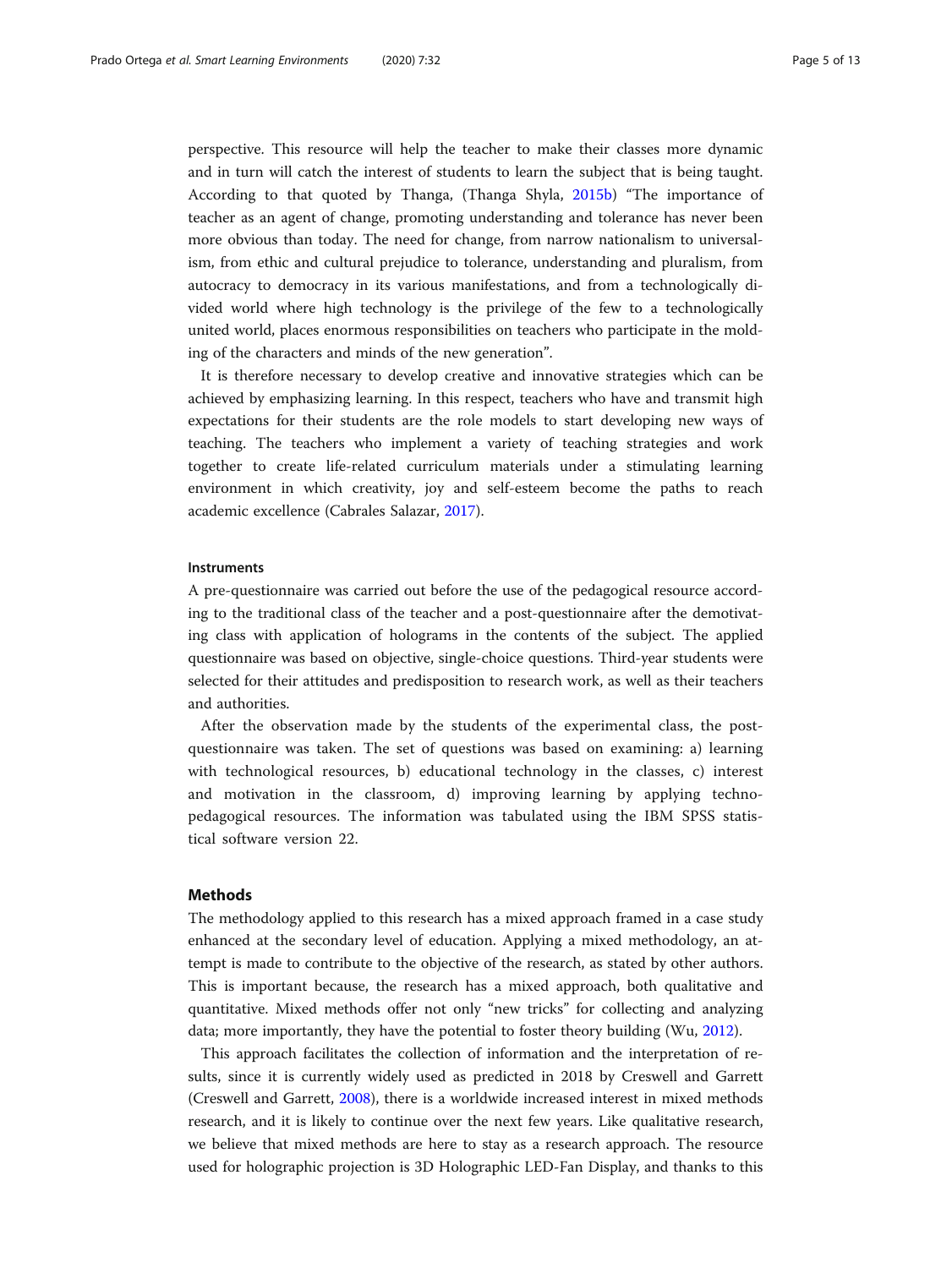device, it has never been so accessible to project images and videos with fabulous special effects, since it is designed for this purpose. View as reference Fig. 1.

Among the most important characteristics, it should be commented that 3D LED-Fan it is easy to install and totally light, but also it is a fragile model and, therefore, must be kept at a distance.

The elements to take into account are the number of LED pieces that allow the projected images to be viewed and their resolution, their hours of useful life, the voltage used, energy saving, their angle of rotation, and finally is necessary to mention that it supports several formats of images. The specifications can be viewed in the Table [1](#page-6-0).

The device needs a pendrive are to store the images to be projected on a hologram.

- 3D Holographic LED-Fan Display
- 3D images
- Nearpod application to evaluate content. (Optional)

After reviewing the contents, three-dimensional images were stored to be projected on the 3D Holographic LED-Fan Display, which will motivate students to learn the content to be taught Fig. [2.](#page-6-0)

The action research is a methodological strategy of educational research that consists of identifying persistent problems in the teaching-learning process, to suggest and disseminate strategies and alternative solutions which aimed at improving education. It seeks to develop in students an interdisciplinary and systematic approach to deal with concurrent problem situations in society, and in turn to select the educational approach that allows to apply an effective solution to the identified problem. In this work, the research line has been based on the diagnostic approach of case studies applied to educational technology.

# Results and discussion

The pre-questionnaire and post-questionnaire was applied to students of the Kléber Franco Cruz School. A total of 30 students from the third course were selected. The context of the research was in the academic period carried out in the year 2019–2020.

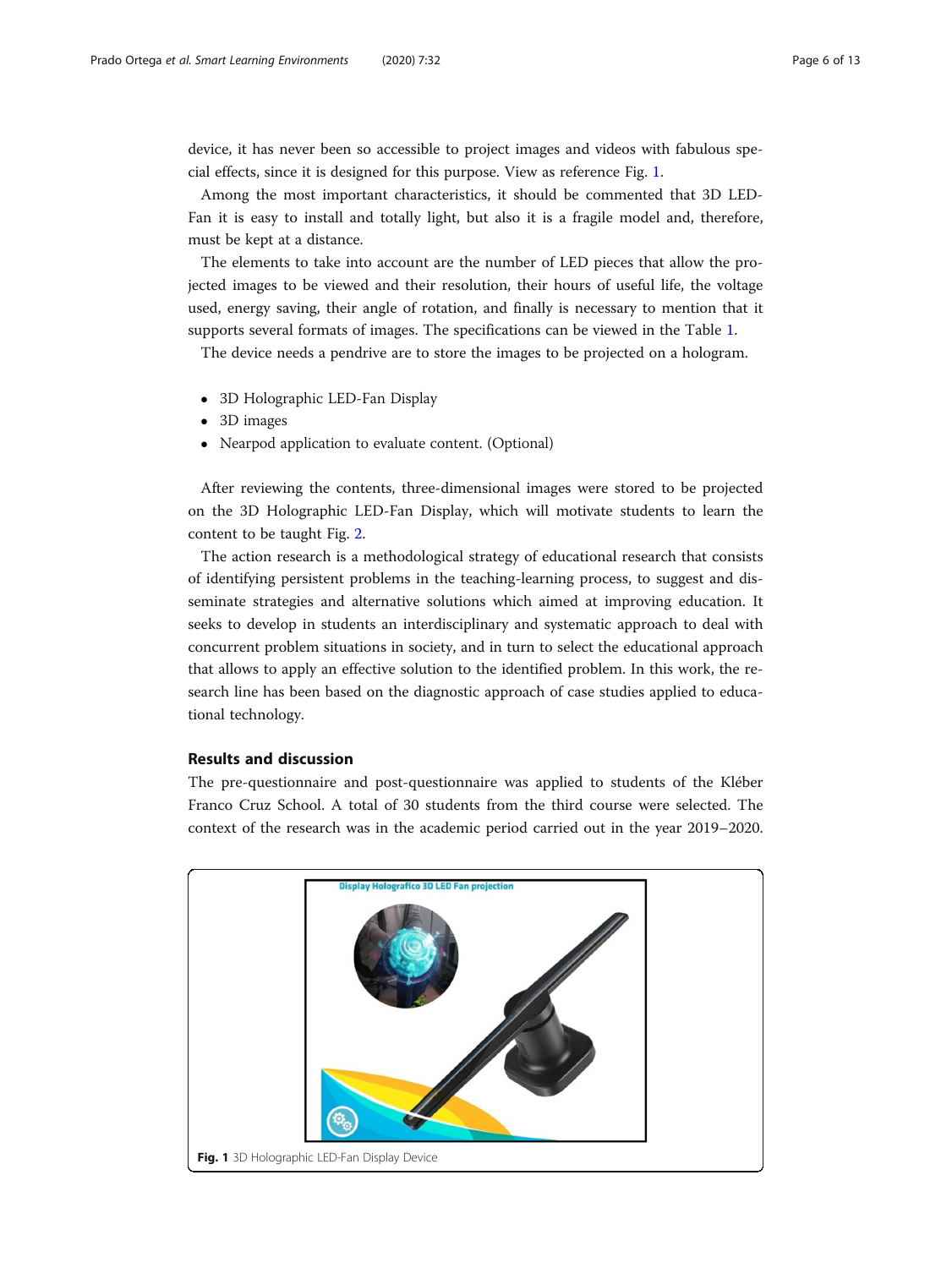# <span id="page-6-0"></span>Table 1 Holographic display elements

| Characteristic                                                                                                                                | <b>Description</b>                                                                                                          | Components                                                                                                                                                                                                            |
|-----------------------------------------------------------------------------------------------------------------------------------------------|-----------------------------------------------------------------------------------------------------------------------------|-----------------------------------------------------------------------------------------------------------------------------------------------------------------------------------------------------------------------|
| Use the ultra-high density LED rotating<br>images to show 3D visual effects of the<br>display device                                          | Model: FY3D-Z1.                                                                                                             | Hologram projector - Used for the<br>projection of holographic images with<br>a realistic 3D appearance.                                                                                                              |
| Product imaging clear, flexible<br>replacement of advertising content.                                                                        | Input Voltage: 100-240 V<br>AC 50 / 60 Hz                                                                                   | Remote control - Electronic device that<br>allows us to take control of the device<br>(turn on / off).                                                                                                                |
| Supports multiple online, so that the<br>playback screen is larger and clearer.                                                               | Power: 10-15WI ector de<br>Plug: US Plug, UK Plug, EU<br>Plug, AU Plug, JP Plug<br>Resolution (pixel): $450 \times$<br>224. | Adapter 12v - It is equipped with a<br>fixed or adjustable voltage output; in<br>this way, the power supply devices can<br>limit the current voltage to a certain<br>extent so the test circuits are not<br>destroyed |
| It is very easy to carry, can be installed<br>by rotating or hanging on the wall to<br>install, will not occupy too much space.               | Viewing Angle:176°.<br>File Formats supported:<br>MP4,AVI, RMVB,G IF, JPG,<br>MKV, PNG                                      | Color: Black/White<br>Material: ABS & PC & Aluminum<br>Item Size: Approx.42*13*11 cm                                                                                                                                  |
| Fantastic 3D video playback effect, you<br>can make your advertisement, and it's a<br>new product with a marketing eye-<br>catching potential | LED Quantity: 224pcs<br>LED Life: 100000 h                                                                                  |                                                                                                                                                                                                                       |

The analysis indicates that we have a good number of Afro-descendant students with 33.3% of the total number of participants, and firstly the Mestizos with 40%. Machala is a coastal city of Ecuador and there is a great influence of Afro-descendants. View Table [2](#page-7-0) as reference.

When comparing the results on learning with and without technological devices in the classroom, students stated that the application of the holographic device in biology class was very interesting because they considered that it is more important to see an object than just imagine it as they expressed it 63.33% of the post-questionnaire versus 3.3% of pre-questionnaire. The majority of students who considered class boring (40%) now find it very interesting. View Table [3](#page-7-0) as reference.

In reference to the use of educational technology by the teacher in the classroom, students express there is a traditional model with a margin of 43.3% in the prequestionnaire, the opposite happens when applying 3D Holographic LED-Fan Display

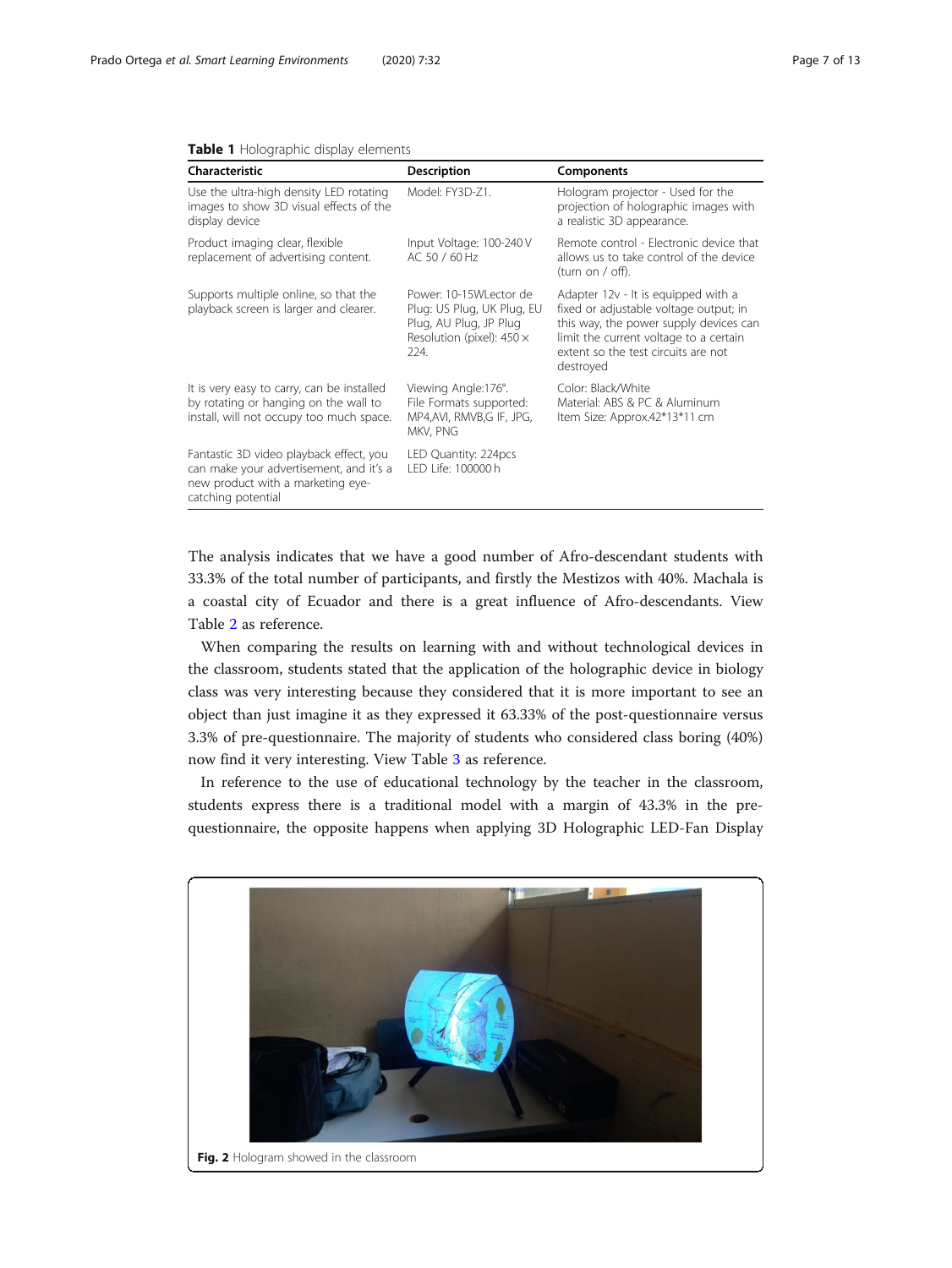| Gender: Female 15; Male: 15, Total 30 |             |                  |                |              |                |
|---------------------------------------|-------------|------------------|----------------|--------------|----------------|
| <b>Ethnicity</b>                      |             | How old are you? | <b>Total</b>   |              |                |
|                                       |             | 16               | 17             | 18           |                |
| Mestizo                               | recount     | 9                | $\overline{2}$ |              | 12             |
|                                       | % of total  | 30,0%            | 6,7%           | 3,3%         | 40,0%          |
| White                                 | recount     |                  |                | $\mathbf{0}$ | $\overline{2}$ |
|                                       | % of total  | 3,3%             | 3,3%           | 0,0%         | 6,7%           |
| Afro-descendant                       | recount     | 5                | 3              | 2            | 10             |
|                                       | % of total  | 16,7%            | 10,0%          | 6,7%         | 33,3%          |
| Montubio                              | recount     | $\mathbf{0}$     | 1              |              | $\overline{2}$ |
|                                       | % of total  | 0,0%             | 3,3%           | 3,3%         | 6,7%           |
| Indigenous                            | recount     | $\overline{4}$   | $\mathbf{0}$   | $\mathbf{0}$ | $\overline{4}$ |
|                                       | % of total  | 13,3%            | 0,0%           | 0,0%         | 13,3%          |
| <b>Total</b>                          | Recuento    | 19               | 7              | 4            | 30             |
|                                       | % del total | 63,3%            | 23,3%          | 13,3%        | 100,0%         |

# <span id="page-7-0"></span>Table 2 Participants students, cross reference

with the content of the subject increasing its attention to interesting by 33.3% and very interesting by 53.3%, the results are optimistic. View Table [4](#page-8-0) as reference.

Student participation in classes is a factor to measure their motivation and interest in the subject content. Some of the strategies and activities planned by the teacher make it interesting with 43.3% of acceptance in addition to 20% that they consider boring according to the pre-questionnaire at first instance. In a second moment, by incorporating 3D Holographic LED-Fan Display, it is logical to presume which facilitates attention and increased the curiosity and participation of students, improving their

| Table 3 Comparative pre and post- questionnaire about learning with technological resources |  |  |  |
|---------------------------------------------------------------------------------------------|--|--|--|
| Cross reference                                                                             |  |  |  |

| Without recourses in<br>classroom |            | How do you consider your learning without the use of technology (projector,<br>device, computer) in biology class?         |                    |             |                  |              |  |  |
|-----------------------------------|------------|----------------------------------------------------------------------------------------------------------------------------|--------------------|-------------|------------------|--------------|--|--|
|                                   |            | <b>Boring</b>                                                                                                              | <b>Traditional</b> | Interesting | Very interesting | <b>Total</b> |  |  |
| Male                              | recount    | $\overline{7}$                                                                                                             | 4                  | 3           | 1                | 15           |  |  |
|                                   | % of total | 23,3%                                                                                                                      | 13,3%              | 10,0%       | 3,3%             | 50,0%        |  |  |
| Female                            | recount    | 5                                                                                                                          | $\overline{4}$     | 6           | $\Omega$         | 15           |  |  |
|                                   | % of total | 16,7%                                                                                                                      | 13,3%              | 20,0%       | 0,0%             | 50,0%        |  |  |
| <b>Total Students</b>             | recount    | 12                                                                                                                         | 8                  | 9           |                  | 30           |  |  |
|                                   | % of total | 40,0%                                                                                                                      | 26,7%              | 30,0%       | 3,3%             | 100,0%       |  |  |
| With recourses in classroom       |            | Do you think that I improve your learning with the use of technology (3D)<br>Holographic LED-Fan Display) in biologyclass? |                    |             |                  |              |  |  |
|                                   |            | <b>Boring</b>                                                                                                              | <b>Traditional</b> | Interesting | Very interesting | <b>Total</b> |  |  |
| Male                              | recount    | $\Omega$                                                                                                                   |                    | 3           | 11               | 15           |  |  |
|                                   | % of total | 0%                                                                                                                         | 3,3%               | 10,0%       | 36,7%            | 50,0%        |  |  |
| Female                            | recount    | $\Omega$                                                                                                                   |                    | 6           | 8                | 15           |  |  |
|                                   | % of total | 0%                                                                                                                         | 3,3%               | 20,0%       | 26,7%            | 50,0%        |  |  |
| <b>Total Students</b>             | recount    | $\Omega$                                                                                                                   | $\mathfrak{D}$     | 9           | 19               | 30           |  |  |
|                                   | % of total | 0%                                                                                                                         | 6,7%               | 30,0%       | 63.3%            | 100,0%       |  |  |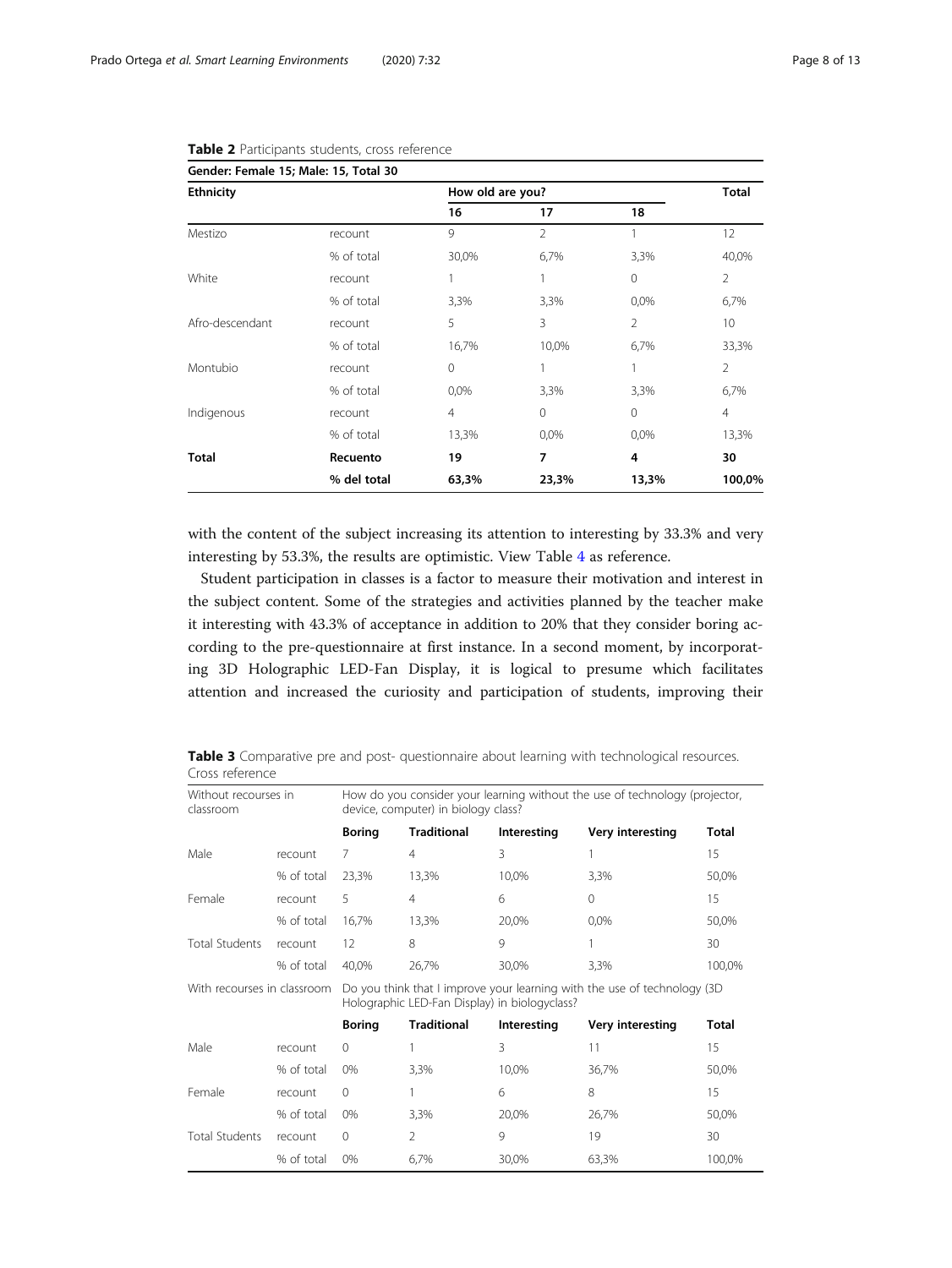<span id="page-8-0"></span>

| <b>Table 4</b> Comparative pre and post- questionnaire about educative technology in class. Cross |  |  |
|---------------------------------------------------------------------------------------------------|--|--|
| reference                                                                                         |  |  |

| Without educative<br>technology |            | Would you like technology educative to be used for the development of the<br>class?                            |                    |                |                  |              |  |  |
|---------------------------------|------------|----------------------------------------------------------------------------------------------------------------|--------------------|----------------|------------------|--------------|--|--|
|                                 |            | <b>Boring</b>                                                                                                  | <b>Traditional</b> | Interesting    | Very interesting | Total        |  |  |
| Male                            | recount    | $\overline{4}$                                                                                                 | 7                  | 3              |                  | 15           |  |  |
|                                 | % of total | 13,3%                                                                                                          | 23,3%              | 10,0%          | 3,3%             | 50,0%        |  |  |
| Female                          | recount    | 1                                                                                                              | 6                  | 8              | $\Omega$         | 15           |  |  |
|                                 | % of total | 3,3%                                                                                                           | 20,0%              | 26,7%          | 0,0%             | 50,0%        |  |  |
| <b>Total Students</b>           | recount    | 5                                                                                                              | 13                 | 11             | $\mathbf{1}$     | 30           |  |  |
|                                 | % of total | 16,7%                                                                                                          | 43,3%              | 36,7%          | 3,3%             | 100,0%       |  |  |
| With educative technology       |            | Did you like to use technology educative (3D Holographic LED-Fan Display) in the<br>developpment of the class? |                    |                |                  |              |  |  |
|                                 |            |                                                                                                                |                    |                |                  |              |  |  |
|                                 |            | <b>Boring</b>                                                                                                  | <b>Traditional</b> | Interesting    | Very interesting | <b>Total</b> |  |  |
| Male                            | recount    | $\circ$                                                                                                        | 2                  | 6              | 7                | 15           |  |  |
|                                 | % of total | 0,0%                                                                                                           | 6,7%               | 20,0%          | 23,3%            | 50,0%        |  |  |
| Female                          | recount    | 1                                                                                                              | 1                  | $\overline{4}$ | 9                | 15           |  |  |
|                                 | % of total | 3,3%                                                                                                           | 3,3%               | 13,3%          | 30,0%            | 50,0%        |  |  |
| Total                           | recount    | 1                                                                                                              | 3                  | 10             | 16               | 30           |  |  |

willingness to learn individually and collectively. This was considered very interesting for 60% of the participants. View Table 5 as reference.

The students showed a greater degree of interest in viewing the hologram depicting about the sense organs in biology class. In the pre-questionnaire they found the images of their textbook interesting with 46.7%. According to the results, there is a great difference between the traditional and the boredom method which dropped considerably to

Table 5 Comparative pre and post- questionnaire about interest and motivation in the classroom. Cross reference

| Without resource<br>technological |            | Does the content of the subject seem interesting and motivates you to participate<br>in class?                                   |                    |                |                  |        |  |  |
|-----------------------------------|------------|----------------------------------------------------------------------------------------------------------------------------------|--------------------|----------------|------------------|--------|--|--|
|                                   |            | Boring                                                                                                                           | <b>Traditional</b> | Interesting    | Very interesting | Total  |  |  |
| Male                              | recount    | 5                                                                                                                                | $\overline{4}$     | 5              | 1                | 15     |  |  |
|                                   | % of total | 16,7%                                                                                                                            | 13,3%              | 16,7%          | 3,3%             | 50,0%  |  |  |
| Female                            | recount    | 1                                                                                                                                | $\Omega$           | 8              | 6                | 15     |  |  |
|                                   | % of total | 3,3%                                                                                                                             | 0,0%               | 26,7%          | 20,0%            | 50,0%  |  |  |
| Total                             | recount    | 6                                                                                                                                | $\overline{4}$     | 13             | $\overline{7}$   | 30     |  |  |
|                                   | % of total | 20,0%                                                                                                                            | 13,3%              | 43,3%          | 23,3%            | 100,0% |  |  |
| With resource<br>technological    |            | Did you find it interesting to assign a hologram to the content of the subject and<br>was you motivated to participate in class? |                    |                |                  |        |  |  |
|                                   |            | Boring                                                                                                                           | <b>Traditional</b> | Interesting    | Very interesting | Total  |  |  |
| Male                              | recount    | 0                                                                                                                                | 3                  | $\overline{4}$ | 8                | 15     |  |  |
|                                   | % of total | 0,0%                                                                                                                             | 10,0%              | 13,3%          | 26,7%            | 50,0%  |  |  |
| Female                            | recount    | $\mathcal{P}$                                                                                                                    | 1                  | $\overline{2}$ | 10 <sup>°</sup>  | 15     |  |  |
|                                   | % of total | 6,7%                                                                                                                             | 3,3%               | 6,7%           | 33,3%            | 50,0%  |  |  |
| Total                             | recount    | $\mathcal{P}$                                                                                                                    | $\overline{4}$     | 6              | 18               | 30     |  |  |
|                                   | % of total | 6,7%                                                                                                                             | 13,3%              | 20,0%          | 60,0%            | 100,0% |  |  |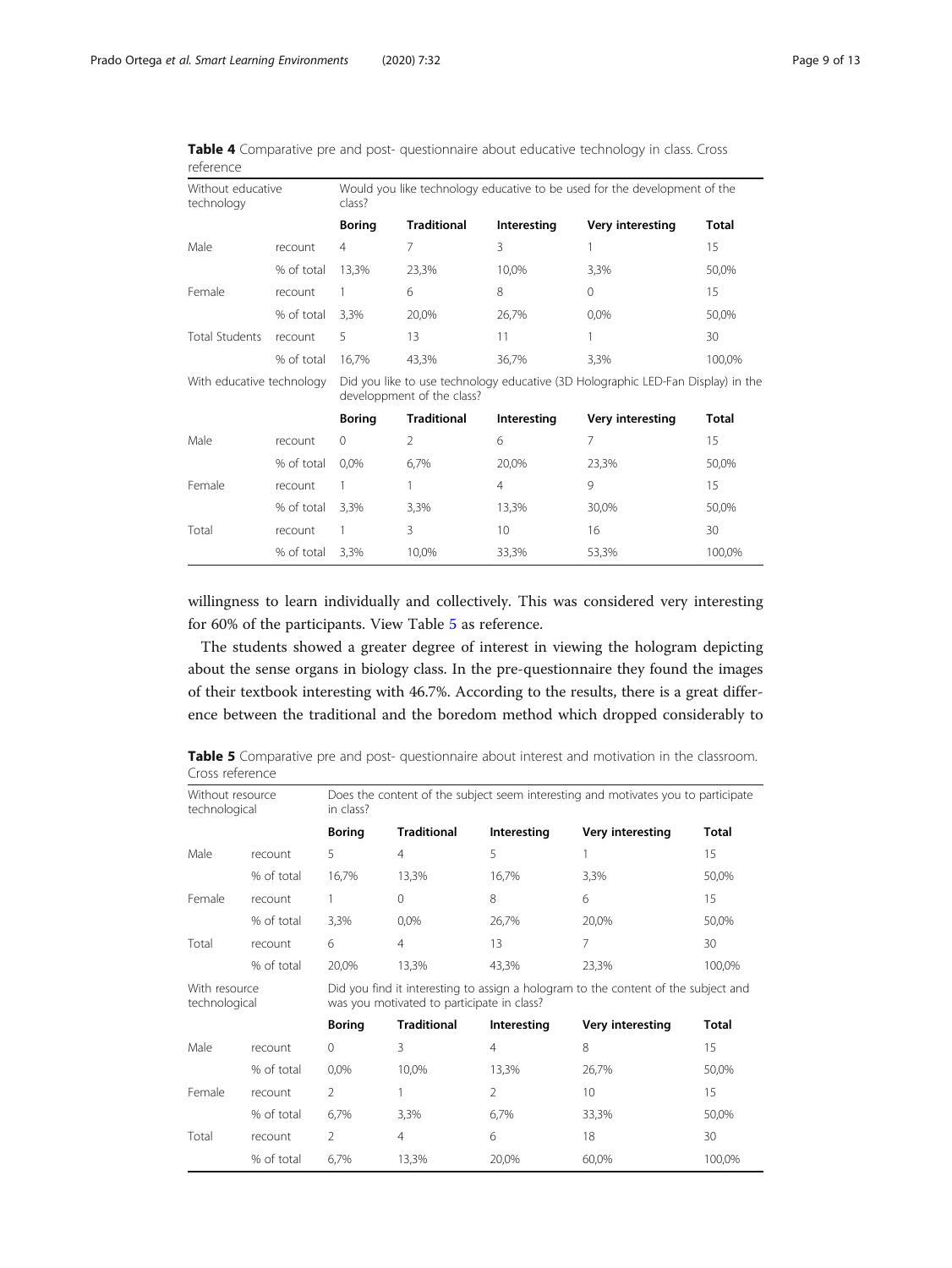increase the option "very interesting" in the post-questionnaire thus its percentage grew to 63.3%. View Table 6 as reference.

The implementation was completed thanks to the previous acquisition of the UTMACH student practitioners of the 3D Holographic LED-Fan's Display with their own funds and before carrying out pre-professional practices at the School.

Once they chose their theme for the knowledge integration project, they established four phases that were given in the classroom each time the Third Baccalaureate Course corresponded to them according to their schedule. View Table [7](#page-10-0) as reference.

For the final evaluation of what was learned, the Nearpod tool was used. Many of the topics were correctly answered by the students.

# Study limitations and recommendations

Acquiring a 3D Holographic LED-Fan Display is somehow difficult in Ecuador because is a limited which needs to be imported. But through the Web it is easy to buy, thus the university students acquired with their own funds to carry out this research and promote its use in classrooms. The motivation they had was to contribute to the promotion and use of new technologies that help to improve the interest of teachers and students and enhance the classroom environment with the active participation and interaction of all its actors.

Some recommendations are suggested such as:

 Insist on the reinforcement of student's values that help in the formation of their daily and academic life by allowing to develop a mutual respect between teacherstudent.

| Hologram                    | Without 3D Led Fan | Would it facilitate your learning and interest in the subject when viewing hologram<br>as part of your class activities? |                    |                                                                                                                                                                                                                     |                  |              |  |  |  |
|-----------------------------|--------------------|--------------------------------------------------------------------------------------------------------------------------|--------------------|---------------------------------------------------------------------------------------------------------------------------------------------------------------------------------------------------------------------|------------------|--------------|--|--|--|
|                             |                    | <b>Boring</b>                                                                                                            | <b>Traditional</b> | Interesting                                                                                                                                                                                                         | Very interesting | Total        |  |  |  |
| Male                        | recount            | 1                                                                                                                        | 3                  | 8                                                                                                                                                                                                                   | 3                | 15           |  |  |  |
|                             | % of total         | 3,3%                                                                                                                     | 10,0%              | 26,7%                                                                                                                                                                                                               | 10,0%            | 50,0%        |  |  |  |
| Female                      | recount            | 2                                                                                                                        | 5                  | $\overline{2}$<br>6<br>15<br>6,7%<br>20,0%<br>5<br>14<br>30<br>46,7%<br>16,7%<br>Interesting<br>Very interesting<br>5<br>10<br>15<br>16,7%<br>33,3%<br>9<br>15<br>$\overline{4}$<br>13,3%<br>30,0%<br>9<br>19<br>30 |                  |              |  |  |  |
|                             | % of total         | 6,7%                                                                                                                     | 16,7%              |                                                                                                                                                                                                                     |                  | 50,0%        |  |  |  |
| Total                       | recount            | 3                                                                                                                        | 8                  |                                                                                                                                                                                                                     |                  |              |  |  |  |
|                             | % of total         | 10,0%                                                                                                                    | 26,7%              |                                                                                                                                                                                                                     |                  | 100,0%       |  |  |  |
| With 3D Led Fan<br>Hologram |                    | Did I improve your interest in the contents of the class by incorporating holograms<br>as a techno-pedagogical resource? |                    |                                                                                                                                                                                                                     |                  |              |  |  |  |
|                             |                    | <b>Boring</b>                                                                                                            | <b>Traditional</b> |                                                                                                                                                                                                                     |                  | <b>Total</b> |  |  |  |
| Male                        | recount            | $\mathbf 0$                                                                                                              | $\mathbf{0}$       |                                                                                                                                                                                                                     |                  |              |  |  |  |
|                             | % of total         | 0.0%                                                                                                                     | 0,0%               |                                                                                                                                                                                                                     |                  | 50,0%        |  |  |  |
| Female                      | recount            | 1                                                                                                                        |                    |                                                                                                                                                                                                                     |                  |              |  |  |  |
|                             | % of total         | 3,3%                                                                                                                     | 3,3%               |                                                                                                                                                                                                                     |                  | 50,0%        |  |  |  |
| Total                       | recount            | 1                                                                                                                        |                    |                                                                                                                                                                                                                     |                  |              |  |  |  |
|                             | % of total         | 3,3%                                                                                                                     | 3,3%               | 30,0%                                                                                                                                                                                                               | 63,3%            | 100,0%       |  |  |  |

| <b>Table 6</b> Comparative pre and post-questionnaire about improving learning by applying techno- |  |  |  |  |
|----------------------------------------------------------------------------------------------------|--|--|--|--|
| pedagogical. Cross reference                                                                       |  |  |  |  |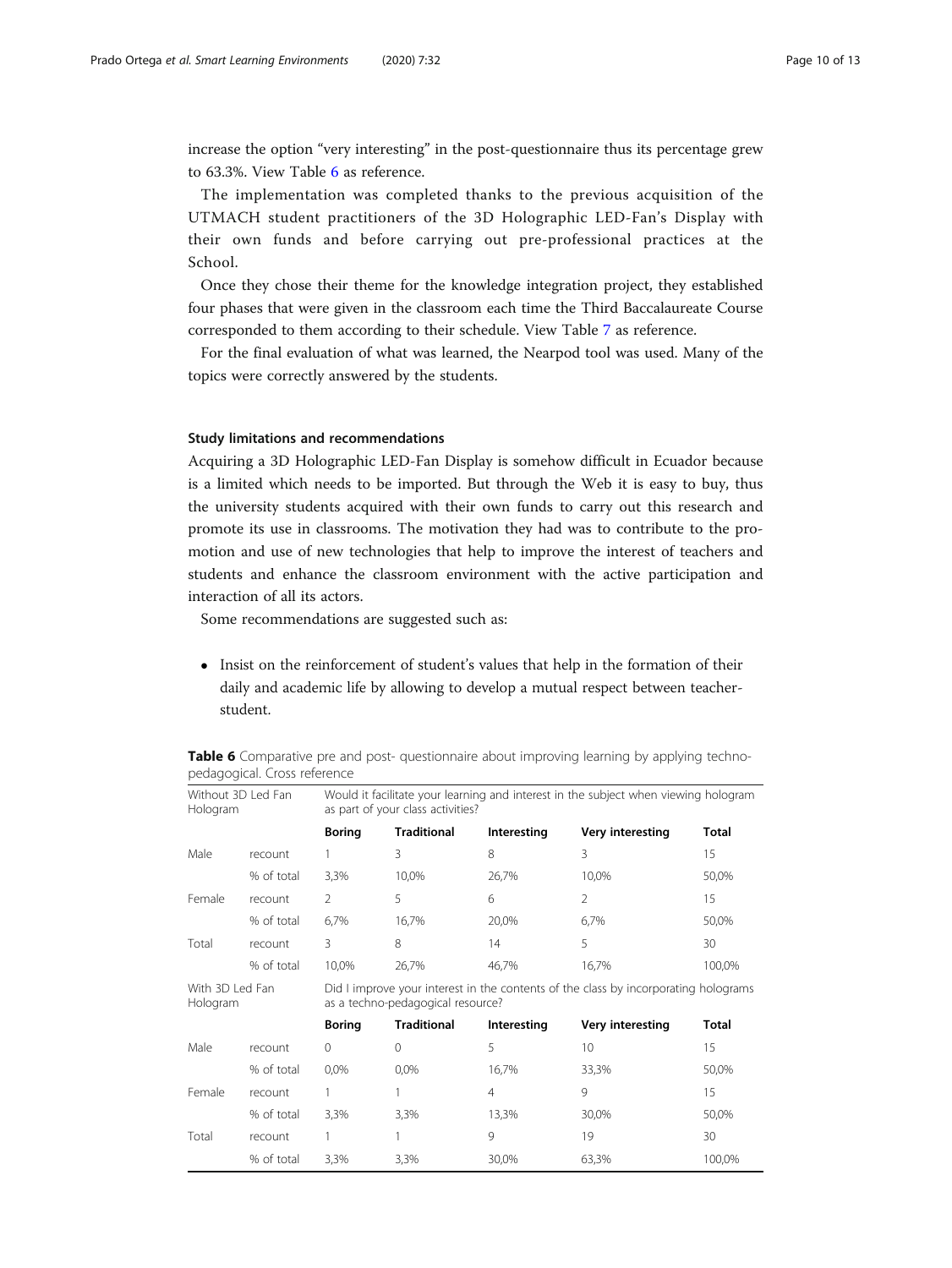<span id="page-10-0"></span>

Table 7 Phases of experimental class of biology

- For students, it's necessary to know how making a good use of new technologies, more specifically, the use of 3D Holographic LED-Fan Display.
- Adopt educational technologies which can help to improve students' interest.

# Conclusion

In accordance with the general objective, it has been necessary to promote the use of the 3D Holographic LED-Fan Display in the classroom as a techno-pedagogical resource, determining its effect would effectively strengthen the dynamics of the classes, especially in the subject of biology chosen in the Third Baccalaureate of the Kléber Franco Cruz School, with the guidance and supervision of one of the Institution's teachers. By integrating the use of educational technology in the classroom with Holographic Display and the Nearpod application will significantly encourage students' participation during the class development. In addition, the benefits and contributions to the teaching-learning process are they were very important because it was something new, attractive and technological.

- Through the observation practices in the classroom and according to the comparison between the results of the applied surveys, it is shown how the academic interest of the students can progressively improve by incorporating the use of the techno-pedagogical resource in harmony with the contents that the teacher wants to teach. The success achieved through the application of holograms is to attract the student's attention and avoid being entertained by other ideas.
- Among the results achieved, through the incorporation of 3D Holographic LED-Fan Display during the development of experimental classes, it can be established teachers can easily manipulate the resource and interact in real time with their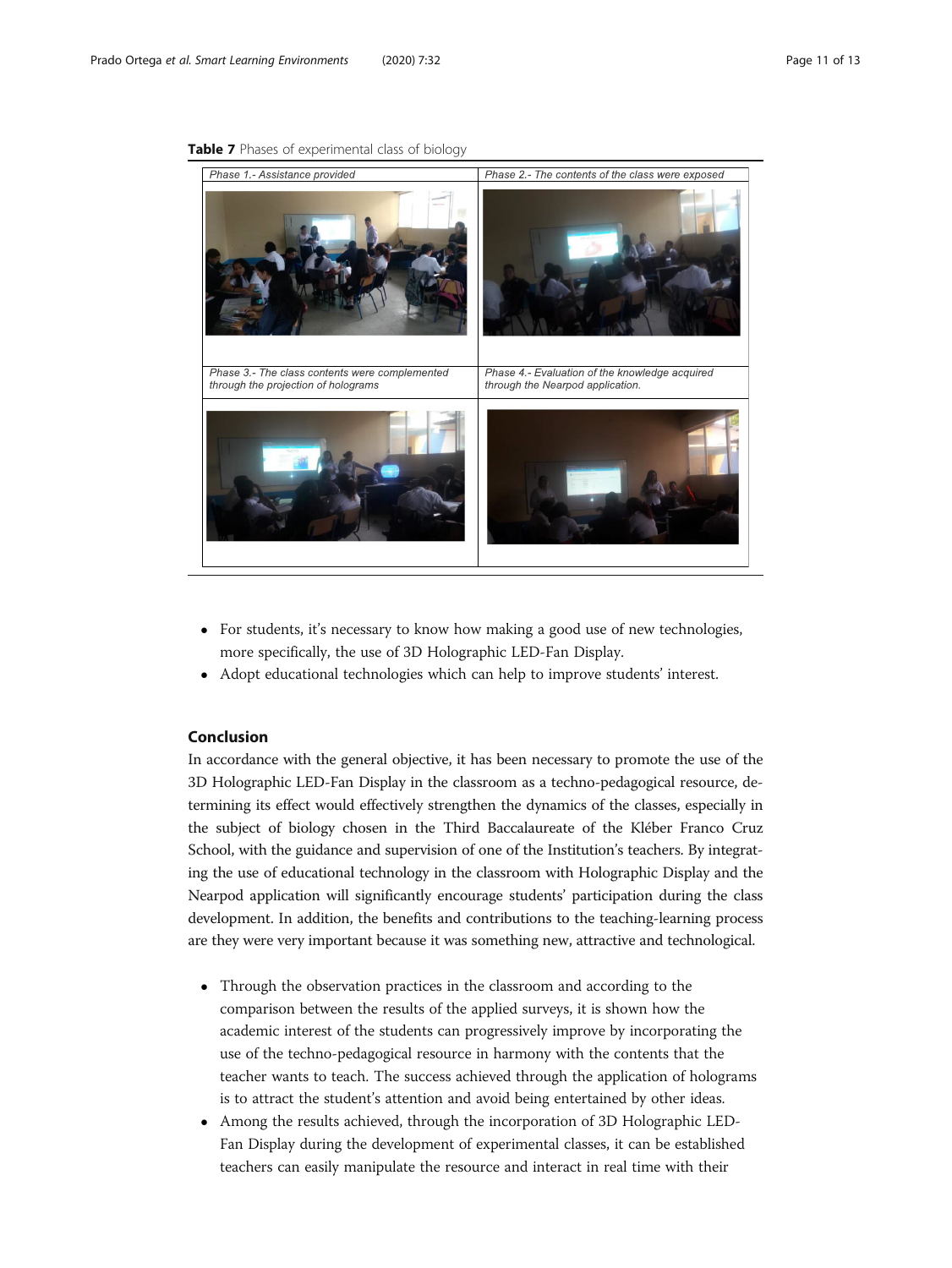students, thus significantly improving their participation and interest in the topics and contents.

 In order to assess the knowledge of secondary students, an exam was applied to the contents of the experimental classes, which were carried out with the help of an alternative computer tool called Nearpod, which was provided by university students. The average of the students was high above the standard (from 1 to 10) by obtaining grades over 7 points.

By interacting with the techno-pedagogical resource, a greater interest in students' learning is evident, due to this different, modern and new way of carrying out the development of the class. Also, the interaction with Nearpod provides the activities with a meaningful learning in real-time. Besides, the Holographic Display arises a big curiosity among students when observing the three-dimensional images, which leads to the feeling of perceiving the objects.

In conclusion, the use of these tools will definitely contribute to the improving of the development of meaningful learning in the current education context.

### Abbreviation

UTMACH: Technical University of Machala; 3D: Three-dimensional

#### Acknowledgements

We express our sincere thanks in the first place to Ab. Efren Espinoza Aguilar, Rector of the Kléber Franco Cruz School, for the provided support. To Educational District of Machala that maintains the current agreements for pre-professional practices with the students of Technical University of Machala. To Ing. Rossemary Samaniego Ocampo, Dean of our Faculty of Social Sciences and to Ing. Amarilis Borja Herrera, Academic Vice-Rector of the Technical University of Machala. We also thank the students Thalia Giron, Soraya Queada, Steven Armijos, Janeth Cujilema, Liseth Samaniego, Jennifer Pizarro.

# Authors' contributions

Prado Mauricio, is the leader of the research on an integrated project of knowledge in the field of Pedagogy-Experimental Sciences and takes part of the pre-professional practices of his university students in secondary education. Valarezo Jorge, responsible for the application of the integrated project's knowledge in secondary education institutions. Delgado Jorge, responsible for analyzing the research data. Armijos Jorge, responsible for interpreting the results of the investigation. Ávila Asisclo, responsible for statistical tables and graphs in IBM Spss Software used during the research. Gónzalez Anyeline, responsible for coordinating the research with the students of the Kléber Franco Cruz School. The author(s) read and approved the final manuscript.

# Authors' information

Prado Ortega Mauricio Xavier, is an Occasional Professor at the Technical University of Machala for many years. He currently works at the Faculty of Social Sciences and teaches theoretical and research subjects to his students. He obtained his Master's Degree in Health Management for Local Development at the Private University of Loja and another Master's Degree at the University of Guayaquil. He was the Manager of the Financial Department of the IESS General Hospital of Machala in 2015 for almost two years and an Accountant for more than 6 years since 2010.

Delgado Ramírez Jorge Cristopher, is a Professor at the Technical University of Machala for two years. He currently works at the Faculty of Social Sciences and teaches theoretical and educational technology subjects to his students. He obtained his Master's in Technology and Educational Innovation at the Casa Grande University in the city of Guayaquil.

Valarezo Castro Jorge Washington, has been a Professor at the Technical University of Machala for many years. He currently works at the Faculty of Social Sciences and teaches theoretical and educational technology subjects to his students. He obtained his Master's Degree in Teaching and Management of Higher Education at the University of Guayaquil. He was a teacher at the Ismael Pérez Pazmiño Institute for about 6 years.

Armijos Carrión Jorge Luis, is a Professor at the Technical University of Machala for two years. He currently works at the Faculty of Social Sciences and teaches theoretical and educational technology subjects to his students. He obtained his Master's Degree in Teaching and Management in Higher Education at the University of Guayaquil.

Ávila Carvajal Asisclo Alfonso, is a Professor at the Technical University of Machala for two years. He currently works at the Faculty of Social Sciences and teaches theoretical and educational technology subjects to his students. He obtained his Master's in Computer Education at the University of Guayaquil.